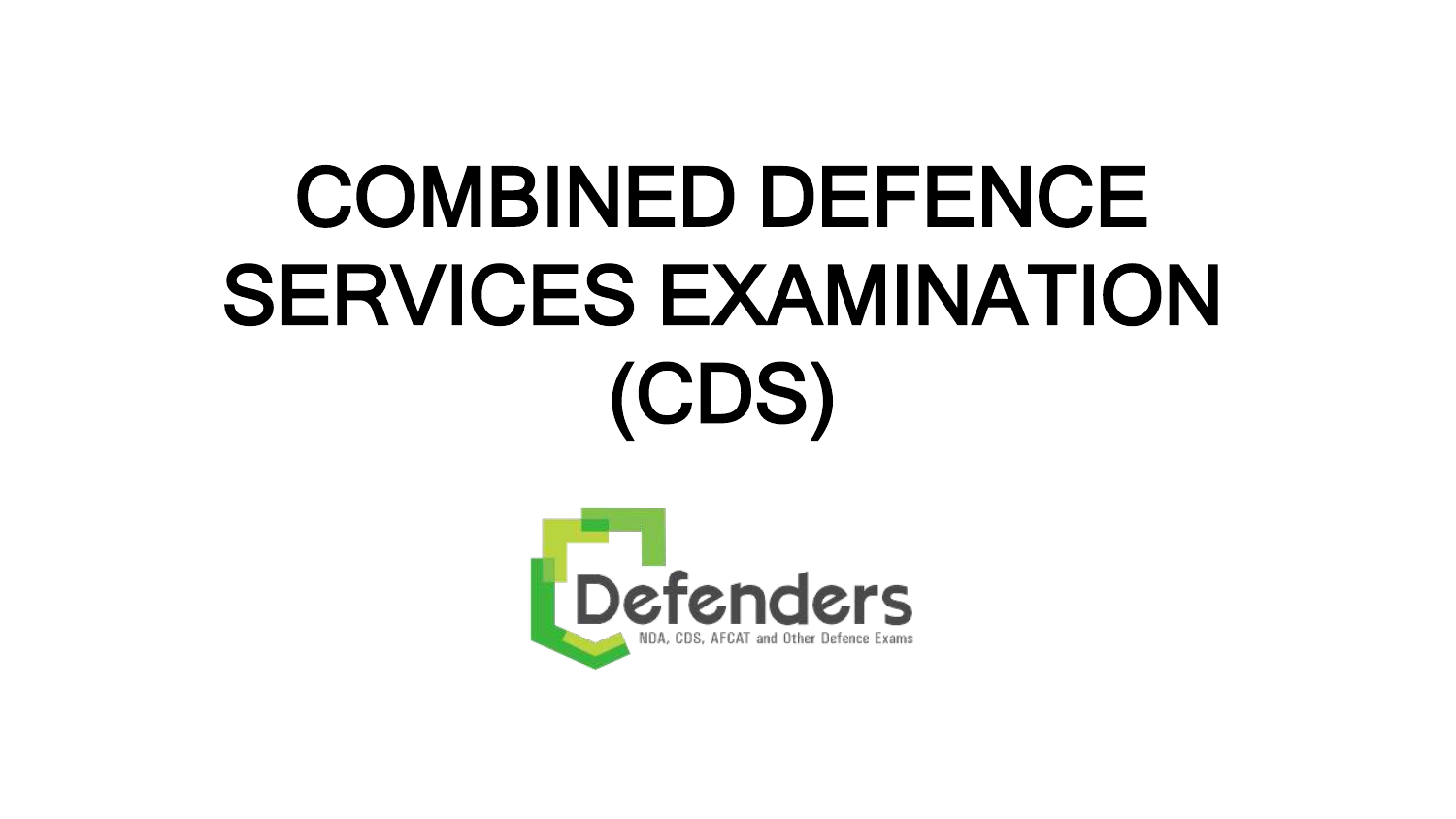**The "Combined Defence Services" Examination (CDS) is conducted twice a year by the Union Public Service Commission for recruitment into the Indian Military Academy, officers Training Academy, Indian Naval Academy and Indian Air Force Academy.**

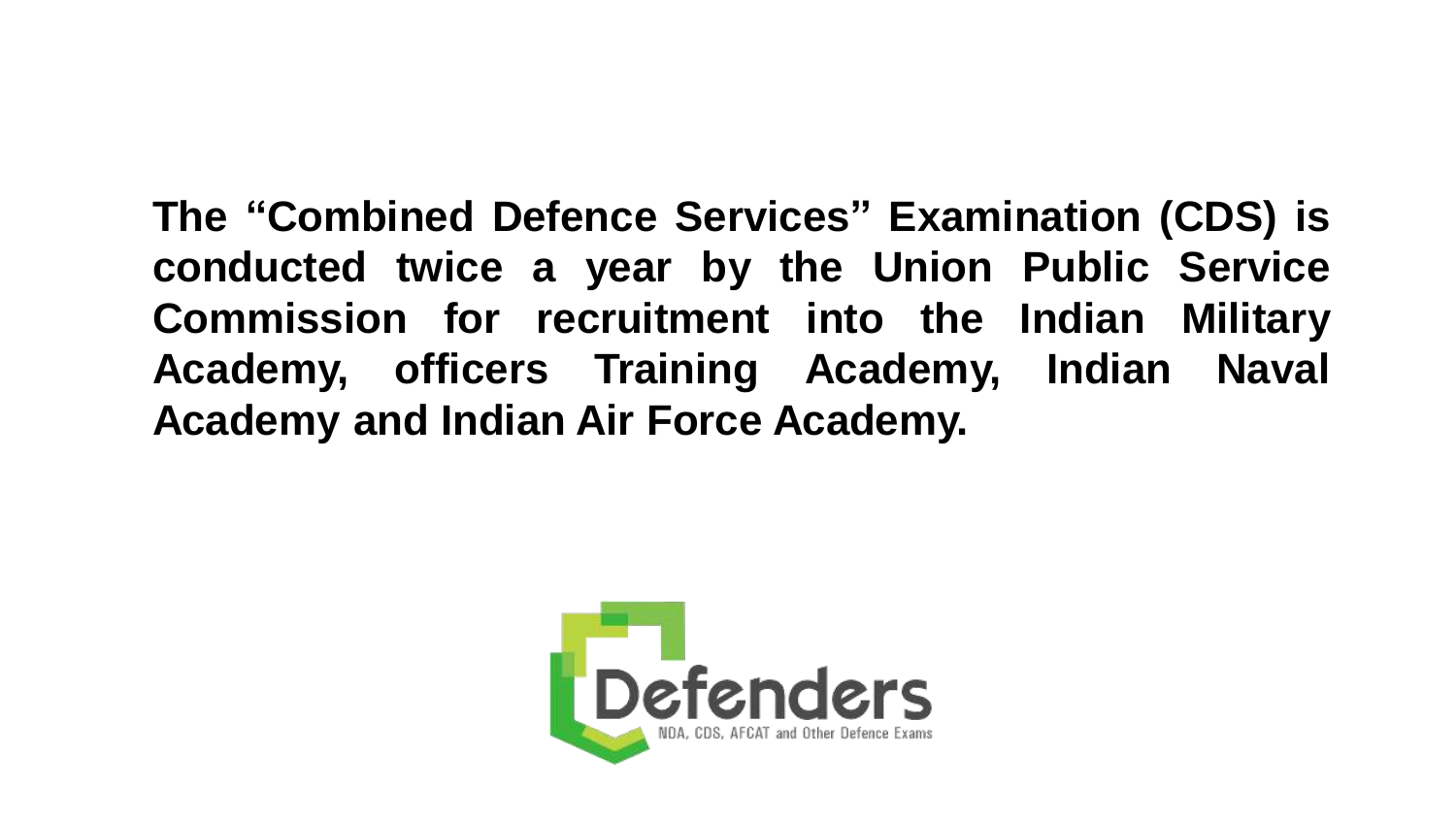# **SYLLABUS**

# **ENGLISH (Code No. 01)**

The question paper will be designed to test the candidates' understanding of English and workmanlike use of words.

# **GENERAL KNOWLEDGE (Code No. 02)**

General Knowledge including knowledge of current events and of such matters of everyday observation and experience in their scientific aspects as may be expected of an educated person who has not made a special study of any scientific subject. The paper will also include questions on History of India and Geography of a nature which candidate should be able to answer without special study

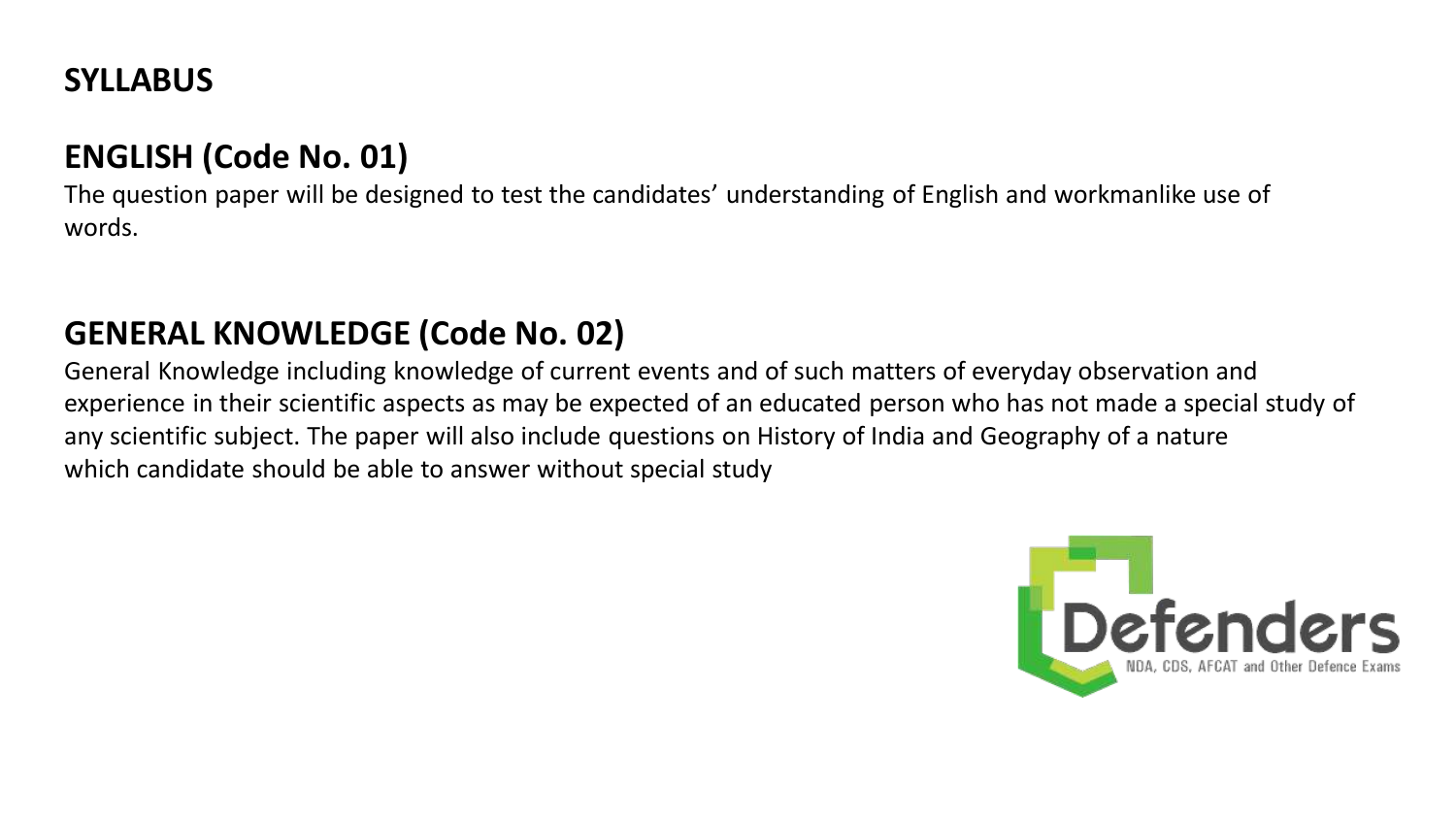## **ELEMENTARY MATHEMATICS (Code No. 03)**

# **ARITHMETIC**

Number System—Natural numbers, Integers, Rational and Real numbers. Fundamental operations, addition, subtraction, multiplication, division, Square roots, Decimal fractions. Unitary method, time and distance, time and work, percentages, applications to simple and compound interest, profit and loss, ratio and proportion, variation. Elementary Number Theory—Division algorithm. Prime and composite numbers. Tests of divisibility by 2, 3, 4, 5, 9 and 11. Multiples and factors. Factorization Theorem. H.C.F. and L.C.M. Euclidean algorithm. Logarithms to base 10, laws of logarithms, use of logarithmic tables.

#### **ALGEBRA**

Basic Operations, simple factors, Remainder Theorem, H.C.F., L.C.M., Theory of polynomials, solutions of quadratic equations, relation between its roots and coefficients (Only real roots to be considered). Simultaneous linear equations in two unknowns—analytical and graphical solutions. Simultaneous linear inequations in two variables and their solutions. Practical problems leading to two simultaneous linear equations or inequations in two variables or quadratic equations in one variable & their solutions. Set language and set notation, Rational expressions and conditional identities, Laws of indices.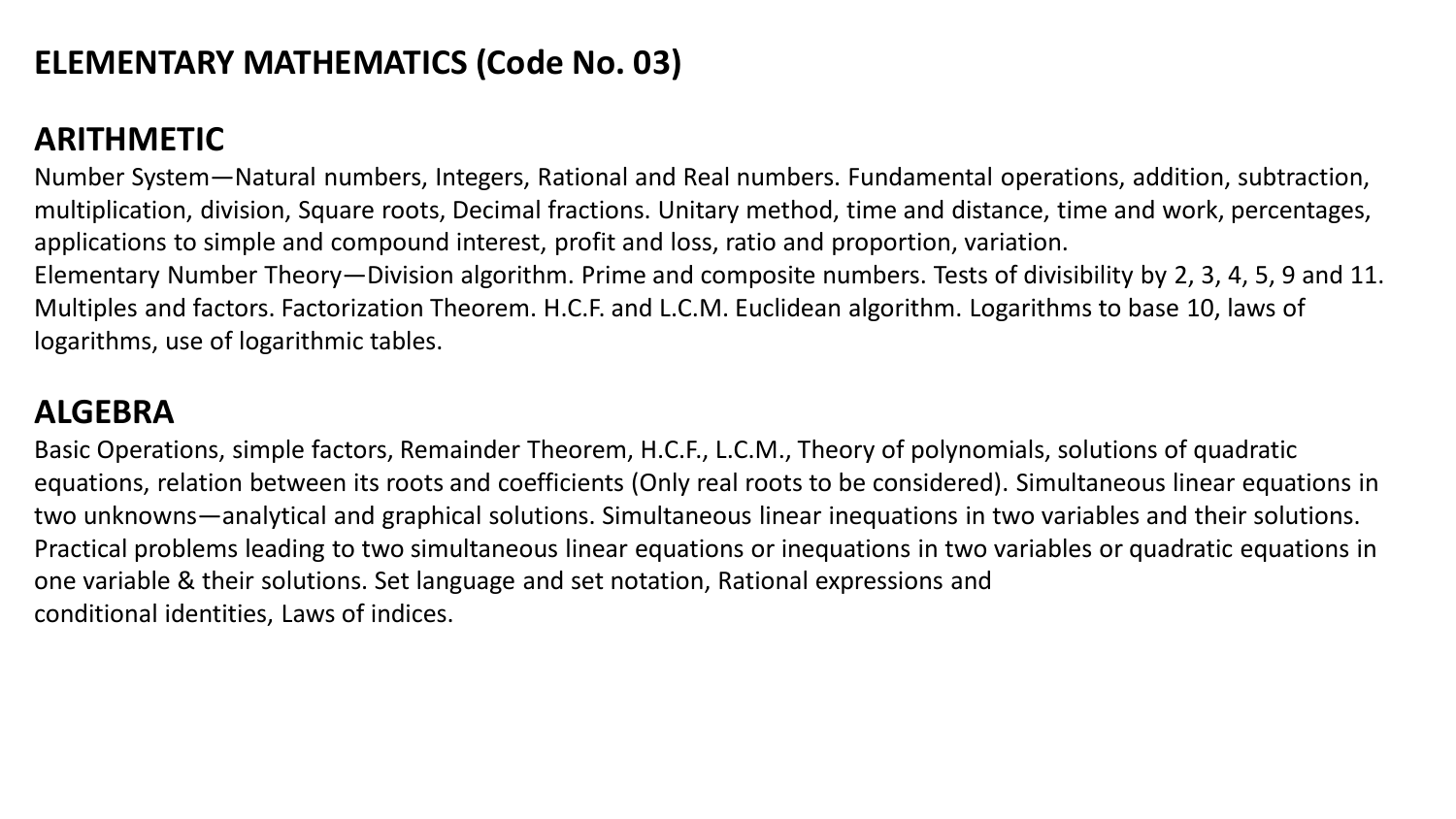# **TRIGONOMETRY**

Sine  $\times$ , cosine  $\times$ , Tangent  $\times$  when 0°  $\times$   $\times$  < 90° Values of sin  $\times$ , cos  $\times$  and tan  $\times$ , for  $\times$  = 0°, 30°, 45°, 60° and 90° Simple trigonometric identities. Use of trigonometric tables. Simple cases of heights and distances.

# **GEOMETRY**

Lines and angles, Plane and plane figures, Theorems on (i) Properties of angles at a point, (ii) Parallel lines, (iii) Sides and angles of a triangle, (iv) Congruency of triangles, (v) Similar triangles, (vi) Concurrence of medians and altitudes, (vii) Properties of angles, sides and diagonals of a parallelogram, rectangle and square, (viii) Circles and its properties including tangents and normals, (ix) Loci.

## **MENSURATION**

Areas of squares, rectangles, parallelograms, triangle and circle. Areas of figures which can be split up into these figures (Field Book), Surface area and volume of cuboids, lateral surface and volume of right circular cones and cylinders, surface area and volume of spheres.

#### **STATISTICS**

Collection and tabulation of statistical data, Graphical representation frequency polygons, histograms, bar charts, pie charts etc. Measures of central tendency.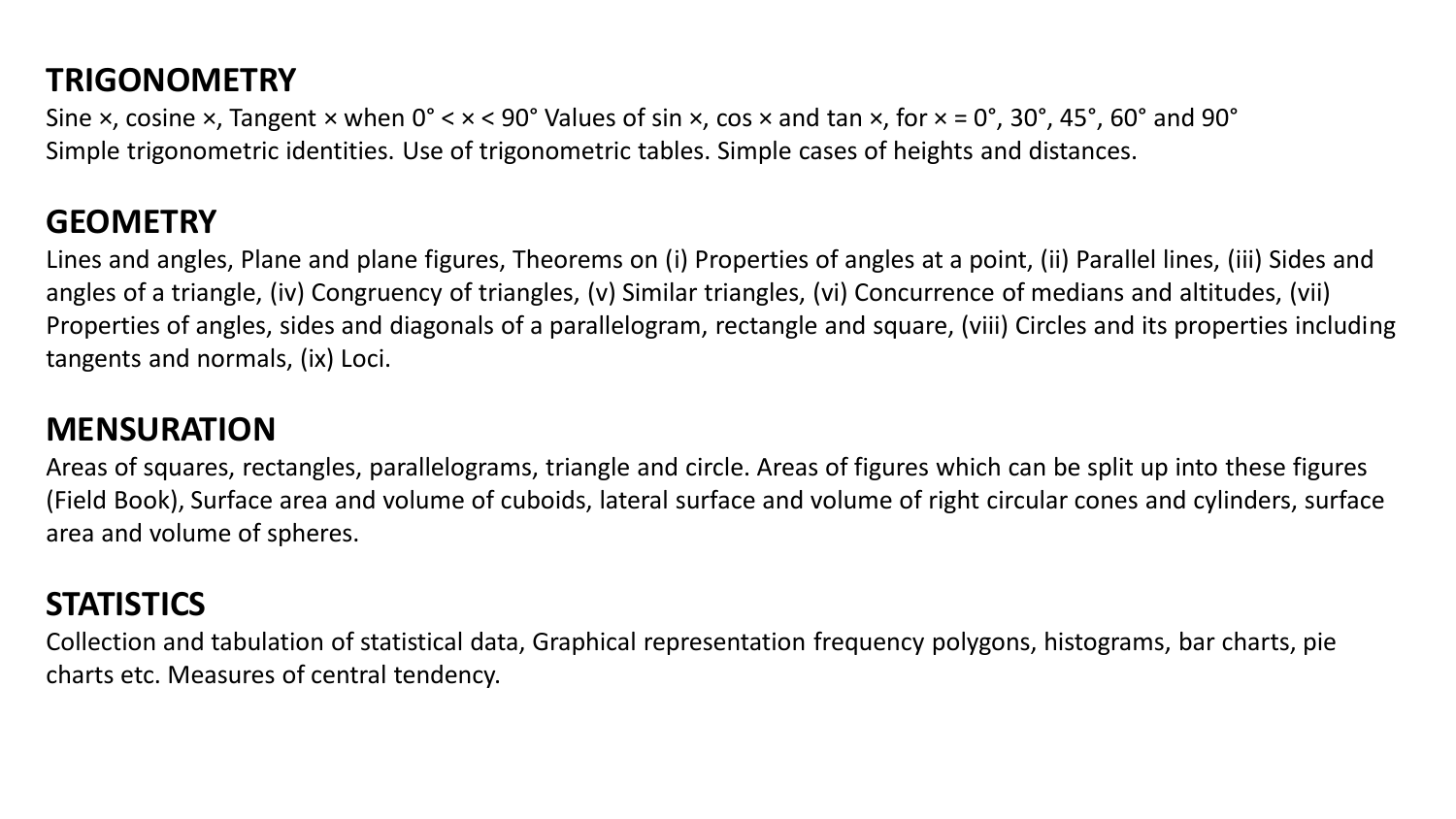# **INTELLIGENCE AND PERSONALITY TEST**

The SSB procedure consists of two stage Selection process - stage I and stage II. Only those candidates who clear the stage I are permitted to appear for stage II. The details are:-

- (a) Stage I comprises of Officer Intelligence Rating (OIR) tests are Picture Perception\* Description Test (PP&DT). The candidates will be shortlisted based on combination of performance in OIR Test and PP&DT.
- (b) (b) Stage II Comprises of Interview, Group Testing Officer Tasks, Psychology Tests and the Conference. These tests are conducted over 4 days. The details of these tests are given on the website [www.joinindianarmy.nic.in.](http://www.joinindianarmy.nic.in/)

The personality of a candidate is assessed by three different assessors viz. The Interviewing Officer (IO), Group Testing Officer (GTO) and the Psychologist. There are no separate weightage for each test. The marks are allotted by assessors only after taking into consideration the performance of the candidate holistically in all the test. In addition, marks for Conference are also allotted based on the initial performance of the Candidate in the three techniques and decision of the Board. All these have equal weightage.

The various tests of IO, GTO and Psych are designed to bring out the presence/absence of Officer Like Qualities and their trainability in a candidate. Accordingly, candidates are Recommended or Not Recommended at the SSB.